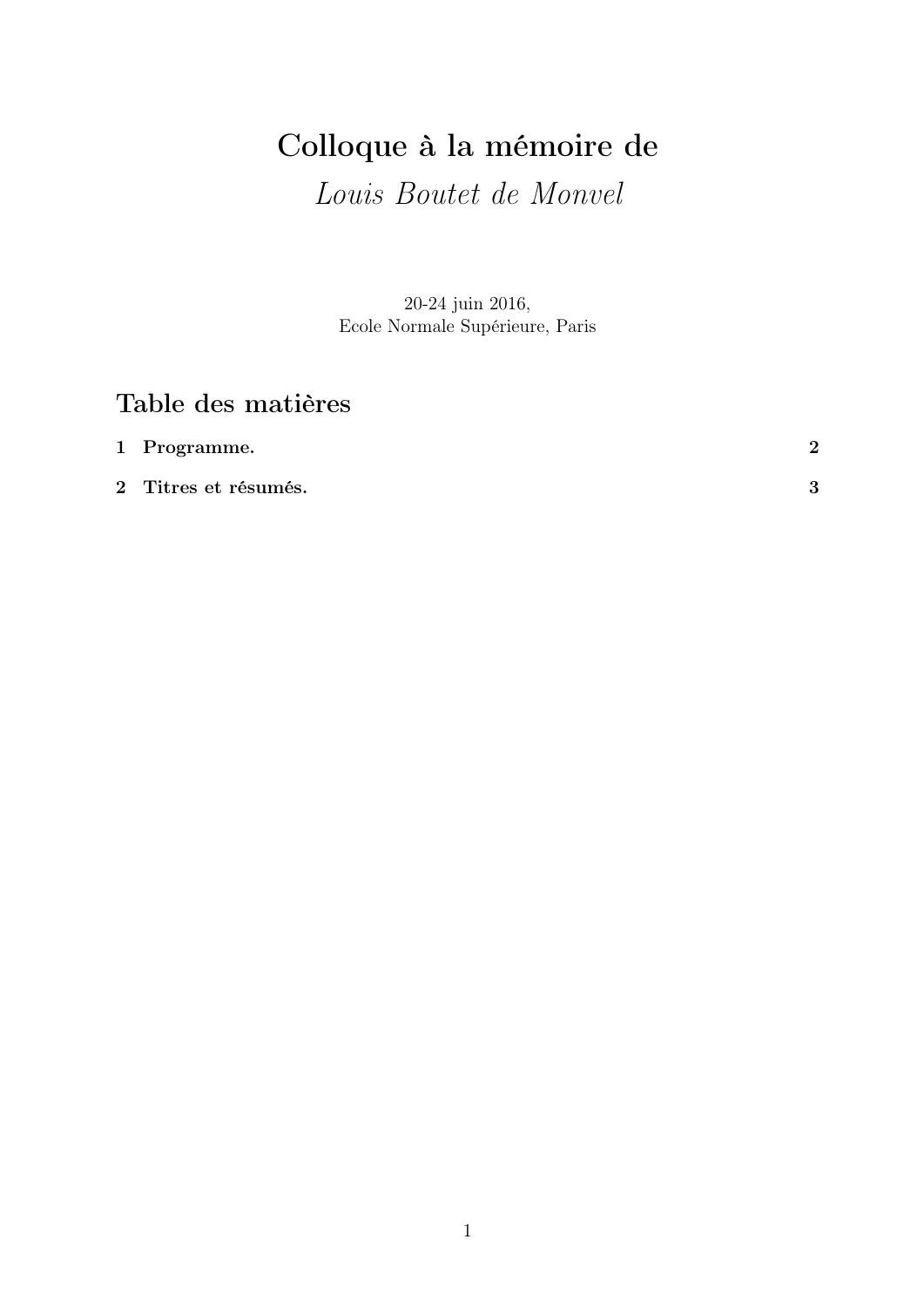## 1 Programme.

- Lundi 20 juin
	- 10h30 : Accueil des participants, Salle Jean Jaures, au 29 rue d'Ulm.
	- 11h Jean-Michel Bony L'oeuvre mathématique de Louis Boutet de Monvel
	- 12h15 : Pause déjeuner
	- 14h30 : Nalini Anantharaman 15h30 : Martin Schlichenmaier
	- 16h30 : pause café
	- 17h : Bernard Malgrange
- Mardi 21 juin 9h30 : Philibert Nang 10h30 : Pause café 11h : Gerd Grubb 12h15 : Pause déjeuner 14h30 : Johannes Sjöstrand 15h30 : Yves Colin de Verdière 16h30 : pause café 17h : Jean-Marc Delort
- Mercredi 22 juin 9h30 : André Voros 10h30 : Pause café 11h : Alain Connes 12h15 : Pause déjeuner 14h30 : Philip Boalch 15h30 : Bernard Helffer 16h30 : pause café 17h : Laurent Charles
- Jeudi 23 juin Matinée libre 14h30 : Steve Zelditch 15h30 : Charles Epstein 16h30 : pause café 17h : Jean-Michel Bismut à partir de 18h30 : cocktail à l'ENS.
- Vendredi 24 juin 9h30 : Masaki Kashiwara 10h30 : Pause café 11h : Victor Guillemin 12h15 : Fin du colloque.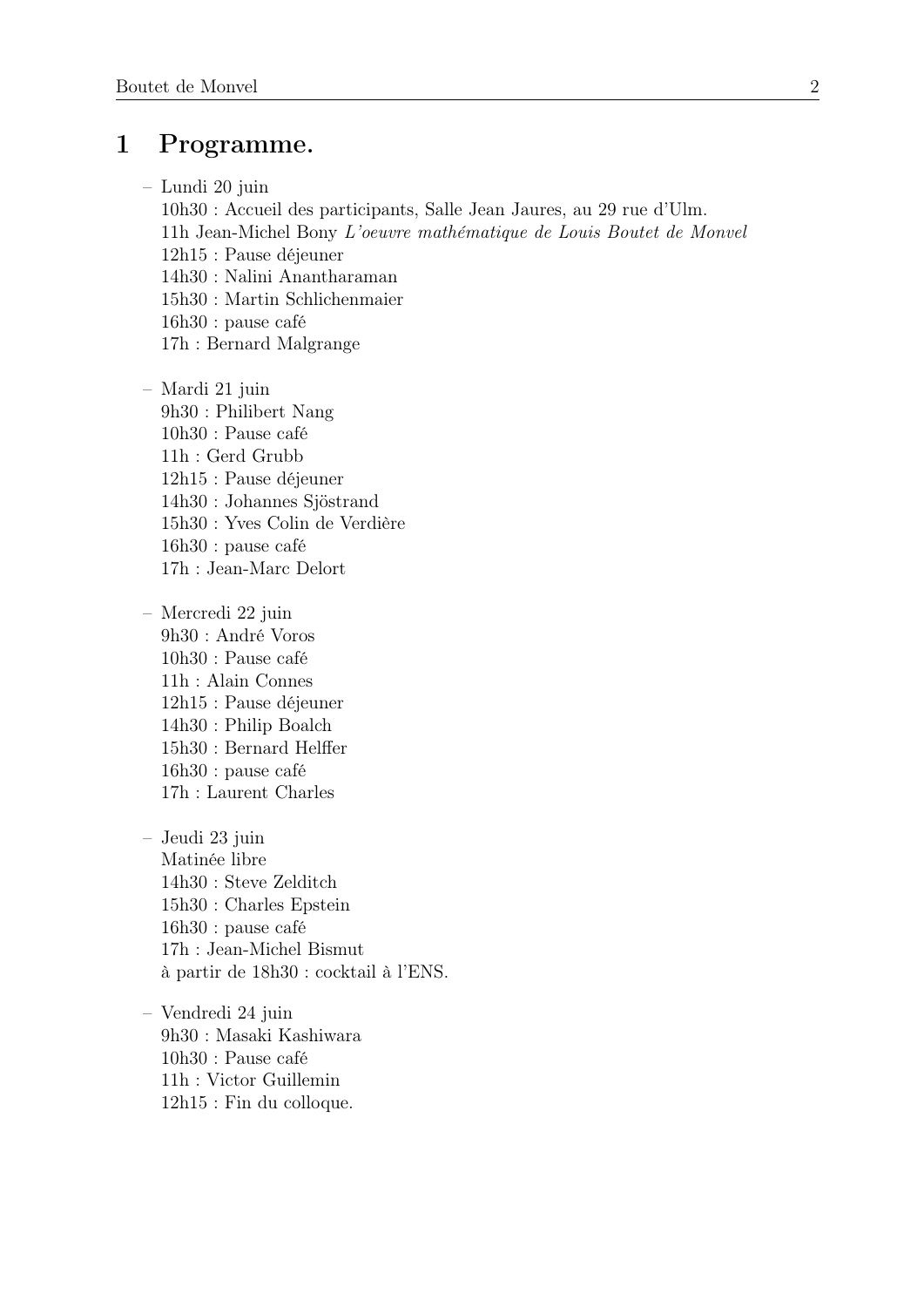### 2 Titres et résumés.

Nalini Anantharaman, Strasbourg

Dispersion and controllability for linear Schrödinger equations on compact Riemannian manifolds

Abstract : TBA

#### Jean-Michel Bismut, Orsay

Toeplitz operators and asymptotic torsion

Abstract : Let X be a compact odd dimensional manifold, and let  $F$  be a complex flat vector bundle such that  $H<sup>T</sup>(X, F) = 0$ . Given metrics on TX and F, analytic torsion is a spectral invariant of the corresponding Hodge Laplacian, that does not depend on the given metrics. If the induced metric on  $det F$  is flat, a theorem by Cheeger and Müller asserts that analytic torsion is equal to a combinatorial invariant, the Reidemeister torsion. On locally symmetric spaces, the study of asymptotic torsion was initiated by Bergeron and Venkatesh when  $X$  is replaced by coverings of  $X$ , and by Müller for high symmetric powers of a flat vector bundle. In the talk, I will describe results on asymptotic torsion I obtained with Ma and Zhang on general manifolds when the vector bundle F tends to  $+\infty$  in a suitable sense. Toeplitz operators are used to obtain a lower bound for the Hodge Laplacian, and also in the formulation of the final answer.

#### Philip Boalch, Orsay

Non-perturbative symplectic manifolds.

Abstract : The wild character varieties are a relatively new class of holomorphic symplectic manifolds first constructed analytically in 1999, although the name is more recent. Their algebraic construction was recently completed in joint work with Daisuke Yamakawa. The simplest example was shown to underlie the Drinfeld-Jimbo quantum group in 2001 and more recent work has explored other examples. A key feature is that in genus zero they have simpler additive analogues, built out of Lie algebras rather than Lie groups. Many well-known symplectic manifolds of classical mechanics occur amongst the additive spaces. The irregular Riemann-Hilbert map plays the role of exponential map, relating the additive and multiplicative symplectic structures. In this talk I will discuss a class of examples related to quivers, Catalan numbers and triangulations, the simplest case of which can be traced back to a short 1979 paper of Louis Boutet de Monvel.

> Laurent Charles, IMJ, Paris Quantum speed limit vs displacement energy.

Abstract : The quantum speed limit is a universal bound on the energy required to pass from one state to another orthogonal state in a quantum system. Similarly, in symplectic topology, the displacement energy is the minimal energy needed to displace a given subset of a symplectic manifold. I will discuss how these two notions are related in the semiclassical limit. Joint work with Leonid Polterovich.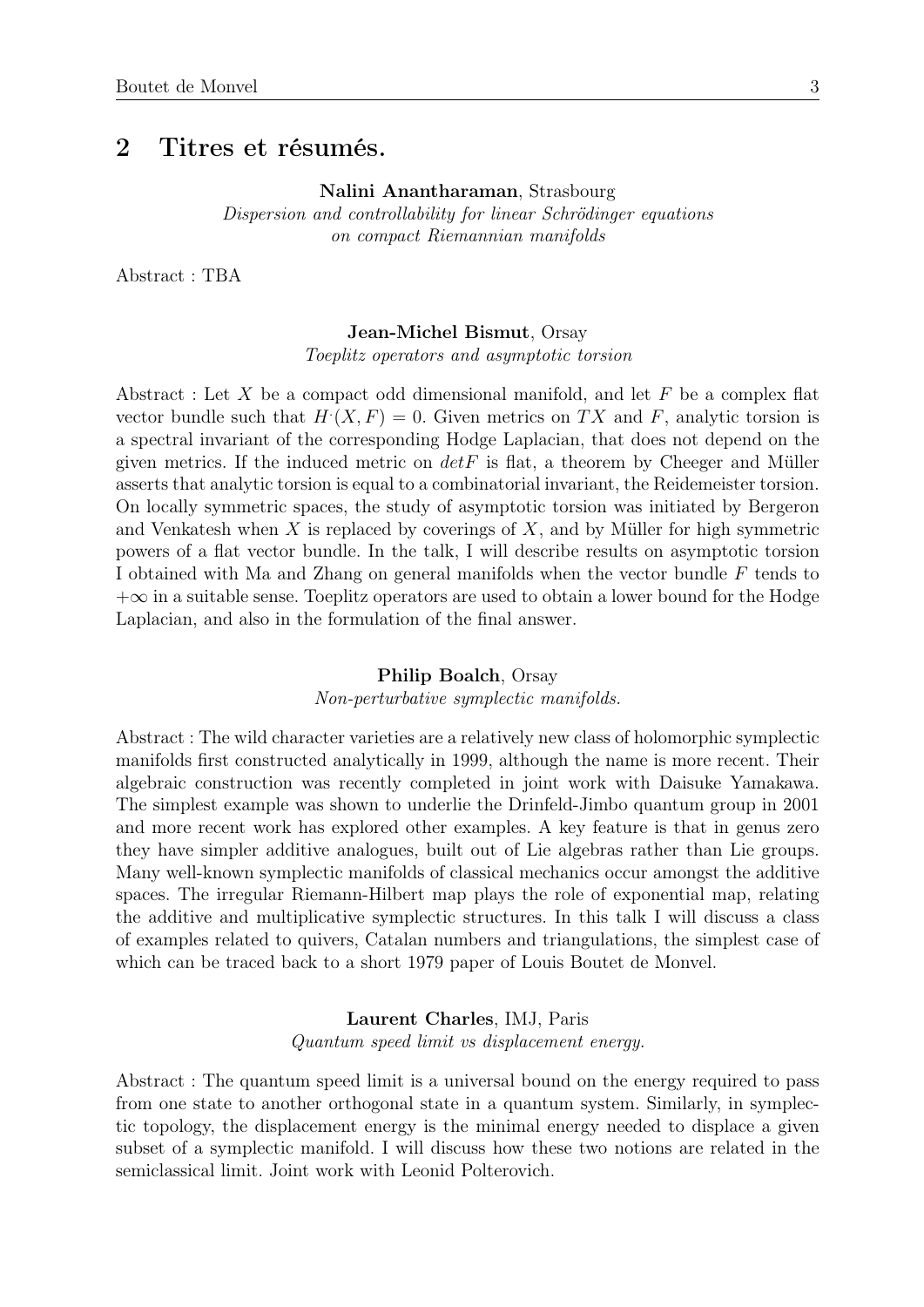Yves Colin de Verdière, Grenoble Spectral asymptotics for sub-Riemannian Laplacians.

Abstract : I will present some work with Luc Hillairet and Emmanuel Trélat on spectral properties of sub-Riemannian Laplacians. These operators are hypo-elliptic operators "à la Hörmander" on which Louis contributed a lot. One of our main objective was to get Quantum Ergodicity results for sR Laplacians and more generally to understand the link between their spectral asymptotics and some classical dynamics which in our case is not the geodesic flow. We succeeded for 3D contact distributions. I will also present some concentration results for the eigenfunctions for 3D manifolds with generic singularities of the distribution (Martinet singularities).

#### Alain Connes, Collège de France Une équation de Heisenberg pour la géométrie en dimension quatre couplée au modèle standard .

Résumé : J'expliquerai comment le formalisme quantique permet de raffiner la notion Riemannienne d'espace géométrique et d'obtenir la gravitation couplée au modèle standard de la physique des particules à partir d'une version plus élaborée des relations de commutation de Heisenberg.

#### Jean-Marc Delort, Paris 13

Almost global solutions for the capillarity wave equation with small periodic data.

Abstract : We prove that the capillarity waves equation in one dimension and finite depth has solutions over time intervals of length  $c_N \epsilon^{-N}$  for any N, if the Cauchy data are of small size  $\epsilon$  and space periodic, and if the gravity, or the surface tension, is taken outside a subset of zero measure. The proof relies on normal forms and on the use of the reversibility of the equation. This is joint work with Massimiliano Berti.

#### Charles Epstein, Philadelphia

Embedding 3d-CR-manifolds, and the sub-elliptic Spin-C Dirac Operators.

Abstract : The problem of deciding whether a perturbation of an embeddable CR-structure on a 3d-contact manifold arises as the boundary of a Stein space, i.e. is "embeddable," dates back to the late 1950s. It took on central importance in Kuranishi's program to construct the versal deformation of an isolated surface singularity. The main difficulty of this problem lies in the fact that the set of embeddable deformations is both infinite dimensional and infinite co-dimensional. In light of this, it is fundamental to show that the set of embeddable deformations is a closed set. This turns out to require a quantitative measure of the stability of the algebra of CR-functions under deformations, which we call the relative index. Using the properties of this relative index, and a very general index formula involving sub-elliptic boundary conditions for a  $Spin<sub>C</sub>$  Dirac operator, we prove that the set of embeddable deformations is indeed a closed set.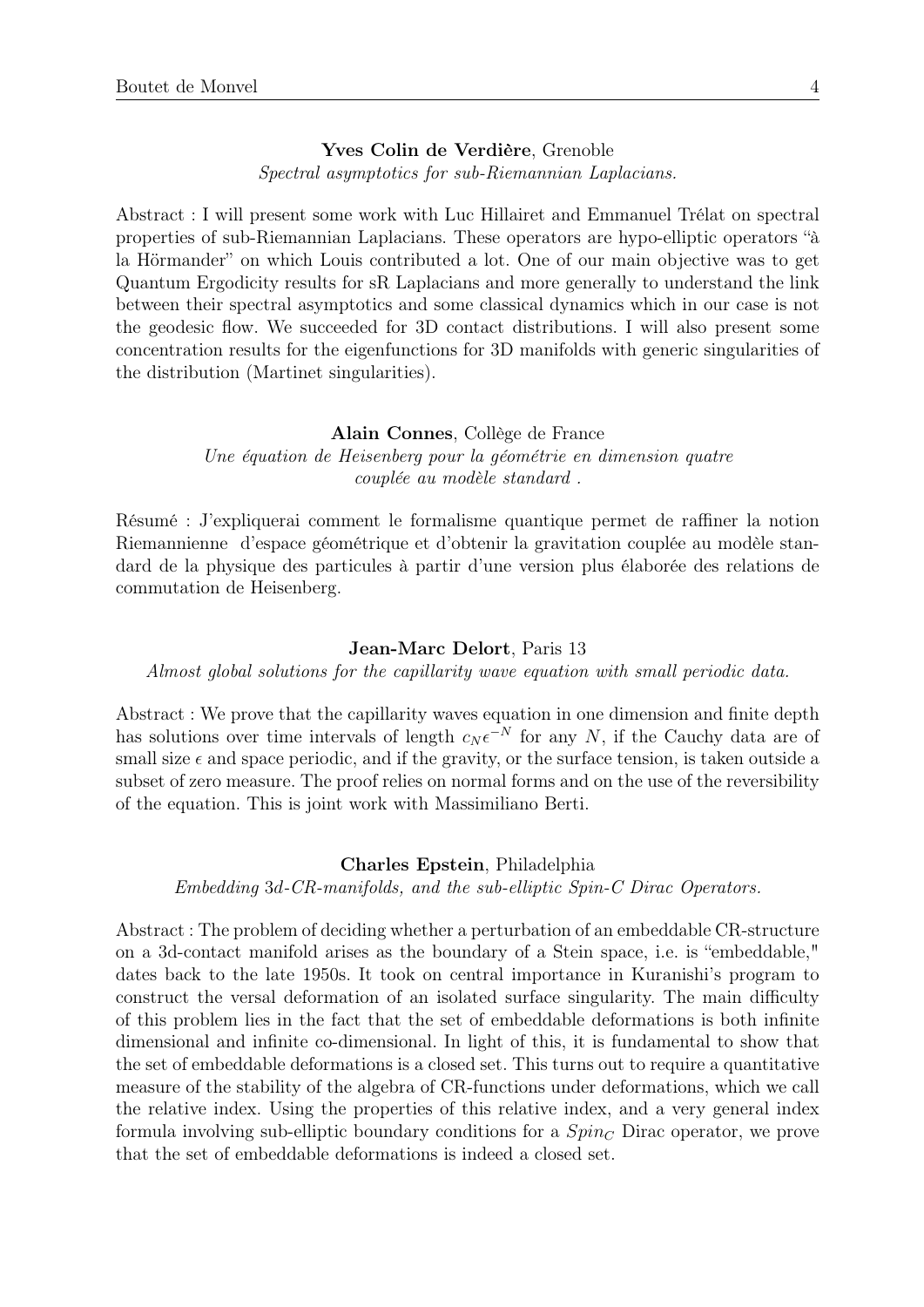#### Gerd Grubb, Copenhagen The transmission property.

Abstract : One of the early mathematical achievements of Louis Boutet de Monvel was to establish in 1966-71 a calculus of boundary value problems for classical pseudodifferential operators P of order m satisfying the so-called transmission condition at the boundary of an open smooth subset  $\Omega$  of an *n*-dimensional manifold  $\Omega_1$ . The condition assures that P preserves  $C^{\infty}(\overline{\Omega})$ , and requires m to be integer. At the same time, Hörmander, inspired by works of Vishik and Eskin, proposed a more general  $\mu$ -transmission condition ( $\mu \in \mathbb{C}$ ) in a photocopy distributed lecture note at IAS Princeton; it assures that  $dist(x, \partial \Omega)^\mu C^\infty(\overline{\Omega})$ is mapped into  $C^{\infty}(\overline{\Omega})$ . The result is included in Hörmander's 1985 book (Section 18.2), but a full discussion of boundary problems for such operators was not given. The talk will explain a theory developed recently (departing from the notes), motivated by the current interest in the fractional Laplacian  $(-\Delta)^a$ ,  $0 < a < 1$ , which belongs to the case  $\mu = a$ . had a good correspondence with Louis about this in the fall of 2013, after we had both touched on the old result in our memorial lectures for Hörmander at the Nordic-European Congress in June 2013.

#### Victor Guillemin, MIT

Hermite distributions and Toeplitz operators.

Abstract : I will devote the first part of this talk to discussing some of the history (and prehistory) of my collaboration with Louis, and in the remainder of the talk describe various ways in which our results concerning Hermite distributions and Toeplitz operators can be looked at from the "semi-classical" perspective.

#### Bernard Helffer, Orsay

Magnetic wells in dimension 3 (after Helffer-Kordyukov-Raymond-Vu Ngoc).

Abstract : This talk deals with semiclassical asymptotics of the three- dimensional magnetic Laplacian in presence of magnetic confinement. Using generic assumptions on the geometry of the confinement, we exhibit three semiclassical scales and their corresponding effective quantum Hamiltonians, by means of three microlocal normal forms à la Birkhoff. As a consequence, when the magnetic field admits a unique and non degenerate minimum, we are able to reduce the spectral analysis of the low-lying eigenvalues to a one-dimensional  $\hbar$ -pseudo-differential operator whose Weyl's symbol admits an asymptotic expansion in powers of  $\hbar^2$ .

#### Masaki Kashiwara, Kyoto

Irregular holonomic D-modules and subanalytic sheaves.

Abstract : With Andrea D'Agnolo, I proved the Riemann-Hilbert correspondence. In this talk, I will explain this theory by taking one-dimensional case as an example.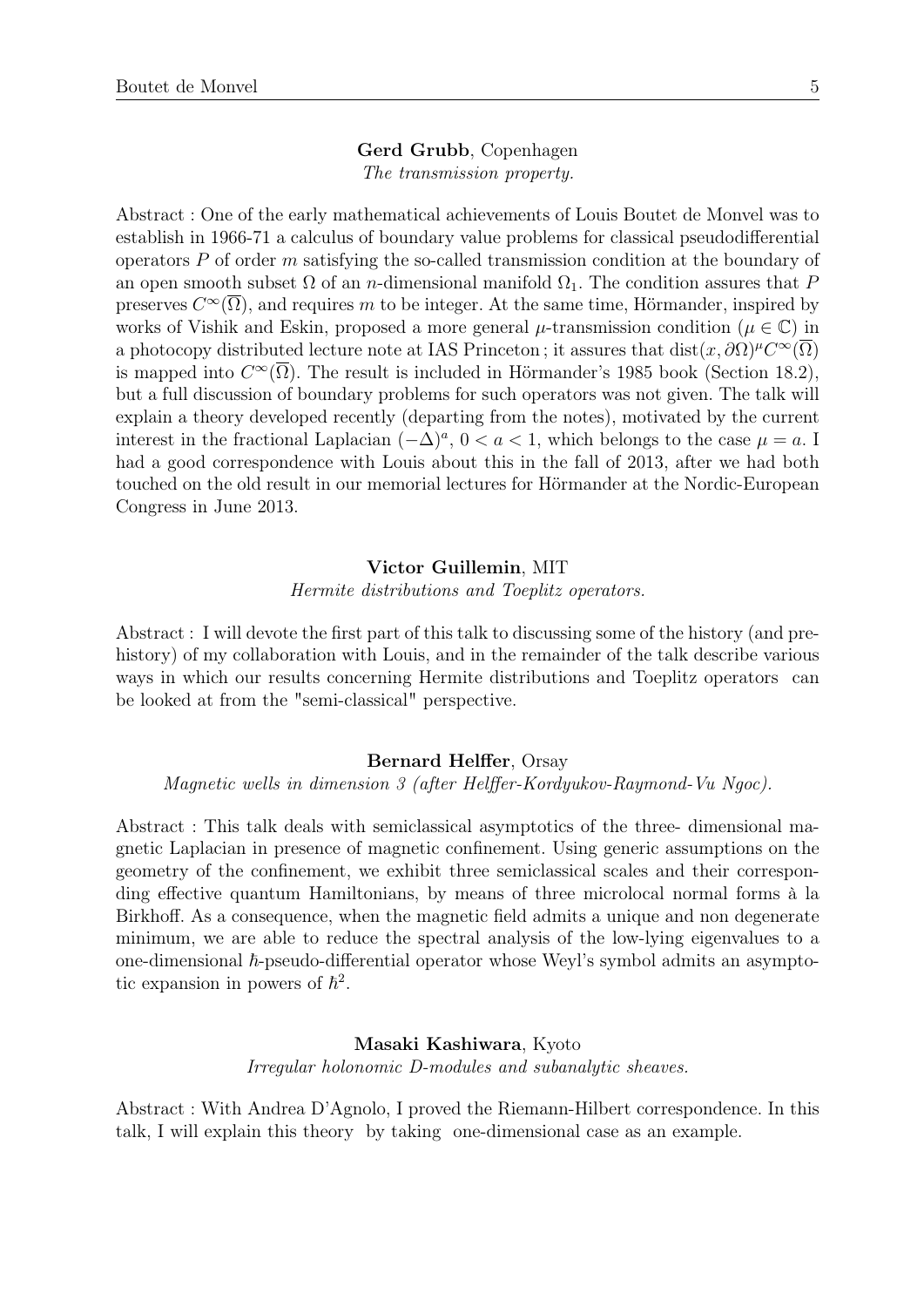#### Bernard Malgrange, Grenoble

On the problem of equivalence of Cartan.

Abstract : In a paper of 1910, E. Cartan sketchs a method to decide the local equivalence of two differential structures (at general points). His method has been developped and used by several peoples, including Chern, Gardner, Olver, Kamran. However, there is a problem : Cartan states without proof that, after a certain number of steps, the system becomes involutive (in which case the solution is immediate). The preceding authors found always that this is true in the examples, but no general proof has been given up to now. The main object of this lecture is to give such a proof.

#### Philibert Nang, ENS Gabon

D-modules on representations of Capelli type.

Abstract : Let  $(G, V)$  be an irreducible multiplicity-free finite-dimensional representation of a connected reductive complex group  $G$ , and  $G'$  its derived subgroup. Denote by  $\mathfrak g$  the Lie algebra of G, and  $U(\mathfrak{g})$  its universal enveloping algebra. Assume that there exists a polynomial f generating the algebra of G'-invariant polynomials on V  $(\mathbb{C}[V]^{G'} = \mathbb{C}[f])$ and such that  $f \notin \mathbb{C}[V]^G$ . Such representations are said to be of Capelli type if the algebra of G-invariant differential operators is the image of the center of  $U(\mathfrak{g})$  under the differential of the G- action. They fall into eight cases given by R. Howe and T. Umeda. In this talk we study regular holonomic D-modules associated to these representations.

#### Martin Schlichenmaier, Luxembourg

Canonical ways to quantize Kähler manifolds.

Abstract : We review some canonical approaches to the quantization of Kähler manifolds (deformation and operator quantizations). A key role will be played by the Berezin-Toeplitz techniques. Beside coherent states, covariant symbols, Berezin transform, an important tool will be given by the generalized Toeplitz operators as introduced by Louis Boutet-de-Monvel and Victor Guillemin.

#### Johannes Sjöstrand, Dijon

Adiabatic evolution and long time asymptotics.

Abstract : Joint work in progress with A. Mantile and M. Hitrik. Motivated by non-linear mesoscopic Schrödinger evolution problems, we consider the adiabatic problem

$$
(\varepsilon D_t + P(t))u(t) = 0, (1)
$$

where  $P(t)$  is a Schrödinger operator with time dependent potential, presenting a potential well in an island. Typically  $P(t)$  has shape resonances  $\lambda = \lambda(t)$  with $-Im(\lambda) \simeq$  $h^{const}e^{-2S(t)/h}$  where  $S(t)$  is the Agmon distance from the well to the sea at energy  $Re(\lambda)(t)$ . A natural choice in (1) is then  $\varepsilon \simeq -Im(\lambda)$ . The construction of formal adiabatic solutions is well-known, but for the applications we need to find corresponding exact solutions. Our project is to show that there is an exact solution, matching the formal one on time intervals of length  $\varepsilon^{-N}$  for arbitrarily large N. One of the main steps was to show that we have a very sharp lower bound on  $-Im(P(t))$  when  $P(t)$  acts in a space adapted to the resonances, defined by Helffer-Sjöstrand in 1986. (Complex dilations seem insufficient here.) Other steps need some more checking and will be presented as conjectures, proven to 90%, 95%.